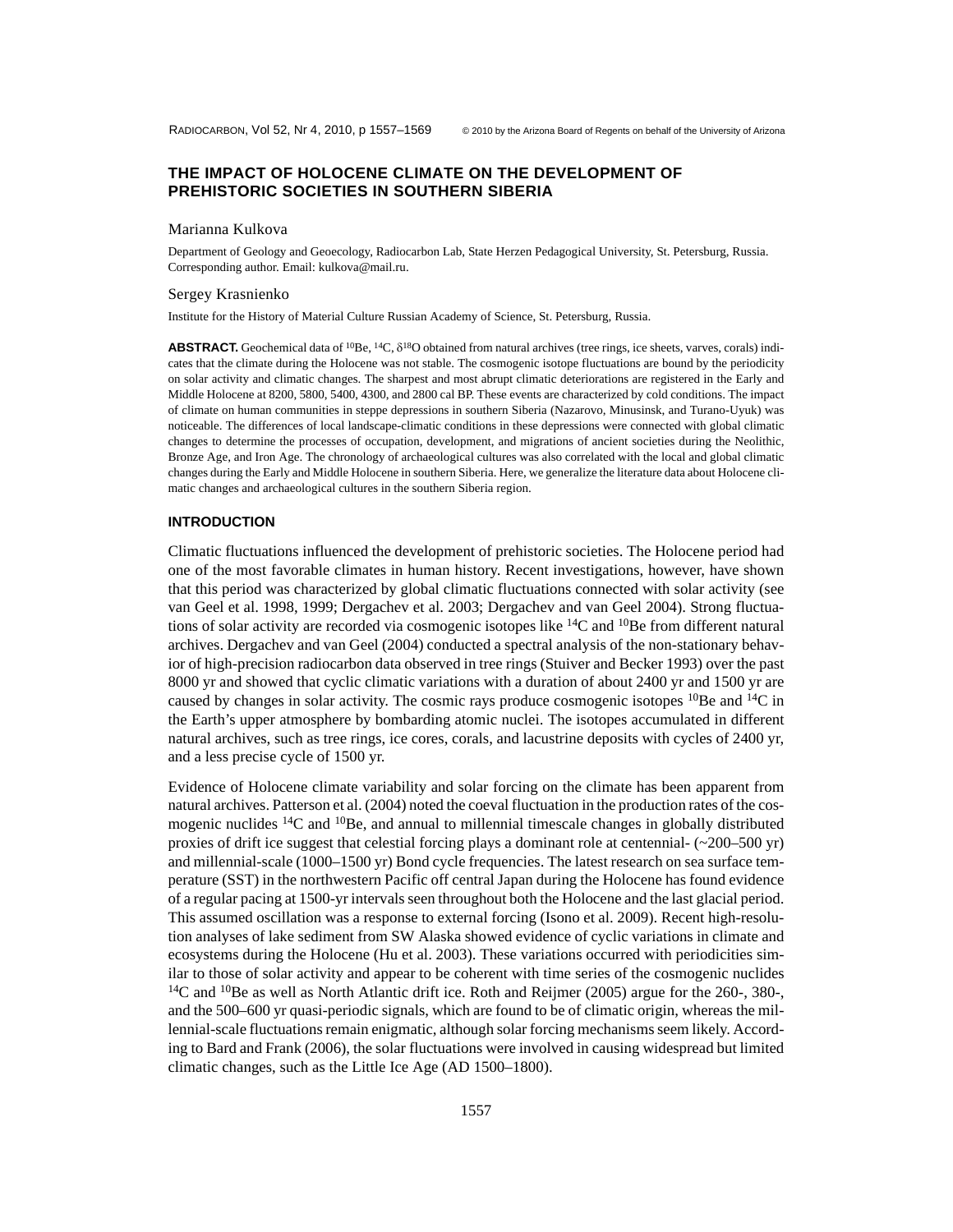Although the casual relationship between solar activity and climate is still poorly understood at present because other factors in addition to solar activity influence the climatic records, the comparison of radionuclide and climate records provides increasing evidence for an important influence of solar activity changes on the climate during the Holocene (Mayewski et al. 2004). Magny (2004) supported the hypothesis suggested by Denton and Karlén (1973) that the residual  $^{14}C$  record in tree rings may be an empirical indicator of Holocene paleoclimate. According to Dergachev (Dergachev and van Geel 2004; Dergachev et al. 2007), the increase of  ${}^{14}C$  concentration in tree rings shows the cyclic variations and marks the episodes of solar activity decrease and the cold climatic events. These cold phases were locked in oxygen isotopic fluctuations from the Greenland ice cores and other climatic proxy records (Bush 2005). They are characterized as very cold short phases. Many of these changes are sufficiently fast from the point of view of human civilization (i.e. a few hundred years and less) and so may be considered "rapid" (Mayewski et al. 2004). According to numerous studies, the global episodes of falling temperature synchronous with a period of low solar activity after the Younger Dryas (12,700–11,500 cal BP) were recorded at 8200 cal BP (Magny et al. 2003; Heiri et al. 2004; Kofler et al. 2005), at 5800 and 5300 cal BP (Magny and Haas 2004); ~4100 cal BP (An et al. 2006; Chen et al. 2006); at 2800 cal BP (van Geel et al. 2004; van Geel and Beer 2007); and around 500 cal BP. The calibrated ages of these brief cold periods coincide with  $\rm{^{14}C}$  cosmogenic isotope anomalies, which are characterized by "plateaus" on the calibrated curves.

Model experiments by Goosse et al. (2002) show that the fluctuations in solar activity have been responsible for the decrease of thermohaline convection in oceans and expansion of polar atmospheric flows in the both hemispheres. It was assumed by Mullins and Halfman (2001), Lamy et al. (2002), Magny et al. (2003), and Herzschuh (2006) that these processes weakened the African and Asian monsoons due to the temperature decrease and the thermal contrast between land and oceanic air masses. On the other hand, the thermal gradient shift between high and low latitudes was registered. Hence, latitudinal shifts in the position and strength of the Westerlies accounted for the humid conditions in high and low latitudes. Some regions in southern Siberia and central Asia are located in the zone of Westerlies' influence. The territories in southern Siberia and central Asia are inner areas with continental climatic conditions, and are divided by mountain ridges into several depressions. This region is characterized by strong climatic differences, especially concerning effective moisture. The Tibetan Plateau, northwestern and north-central China, Mongolia, and southern Siberia are situated in the triangle of the Indian Monsoon, the Southeast Asian Monsoon and the Westerlies (Figure 1) (see Yu et al. 2006). Therefore, reconstructing the climate during the Holocene in southern Siberia and central Asia is a difficult task. During sharp cold events, the monsoonal circulation became weaker, but the Westerlies were shifting to the north and some areas of southern Siberia were under humid conditions. Such geographical features in this territory influenced the settlement of people and their social and economic structures. The appearance and expansion of prehistoric people in the depressions differed depending on the local climatic and landscape conditions. This paper presents information about the chronology of ancient cultures and the climatic fluctuations in different regions of southern Siberia, considering the impact of global climatic events on the cultural processes and migrations of prehistoric people. 14C analysis was used as the instrument for correlation of archaeological and environmental events.

## **DESCRIPTIVE BACKGROUND AND METHODS**

Southern Siberia comprises the intermountain depressions within the Altai and Sayan mountain systems. A chain of isolated depressions belonging to the ancient steppe belt in the center of Asia extends from Siberian temperate forests in the north to the desert and semi-desert depressions of NW Mongolia. Prevailing dry conditions determine the poor organic deposition and low accumula-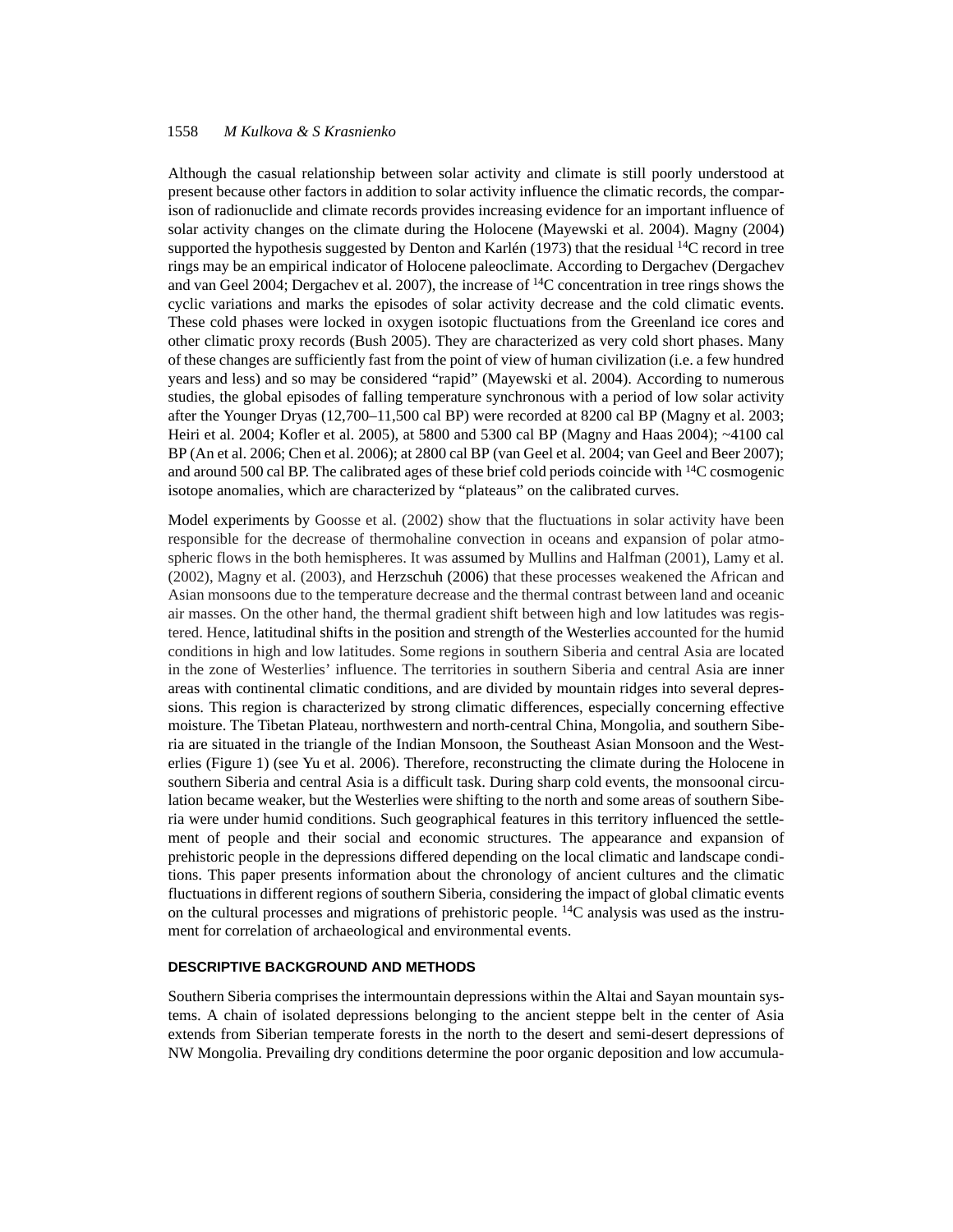

Figure 1 Region of southern Siberia and the distribution of air flows in Asia according to Yu et al. (2006).

tion rates in the region that prevent obtaining high-resolution records and their reliable chronology. Climatic changes during the Holocene and cultural processes were studied for the depressions Nazarovo, Minusinsk, and Turano-Uyuk (Figure 2). In this paper, all literature data on Holocene climatic changes and archaeological cultures in southern Siberia region are generalized.

The Nazarovo depression is located between the low-altitude mountain ridges Arga, Solgonskiy, and Batenevskiy. It borders a flat region of the Chulym River basin and the taiga of western Siberia. The depression is hilly with flat river valleys. The modern summer temperature is  $16-18$  °C, and the mean winter temperature is  $-16$  to  $-20$  °C. These conditions characterize the temperate nature of the climate. In the depression, there are different types of landscapes: steppes, light forests, birch groves, floodplain, and bogs. To reconstruct the climatic conditions of the Holocene, deposits from Popovo Lake and paleosol from barrow 1 from the Beresh site near Sharipovo City were sampled and analyzed. Mineralogical-geochemical methods and <sup>14</sup>C analysis were used. The results were published recently (Kulkova and Krasnienko 2008, 2010). The mineralogical-geochemical methods for Holocene climatic reconstructions were published elsewhere (Chen et al. 1999; Koinig et al. 2003; Parker et al. 2006; Minyuk et al. 2007; Schwamborn et al. 2008). The most sensitive paleoclimatic markers determining the humid and cold climatic conditions of this region during the Holocene were used: TOC (total organic carbon) concentration, CIA (chemical index alteration of Nesbitt and Young; see Jahn et al. 2001), CaO/MgO ratio, and the mineralogical types of clay. The buried soils and their ages, determined by  $\frac{14C}{14}$  analysis, are another indicator of climatic changes.

The Minusinsk intermountain depression located north of the Sayan Mountains includes the Republic of Khakassia and the southern part of Krasnoyarsk Province (Figure 2). This is one of the largest depressions in southern Siberia. The climate is very continental with large seasonal temperature variations over 50  $^{\circ}$ C and a temperature inversion in winter. Forest-steppe exists at the outer areas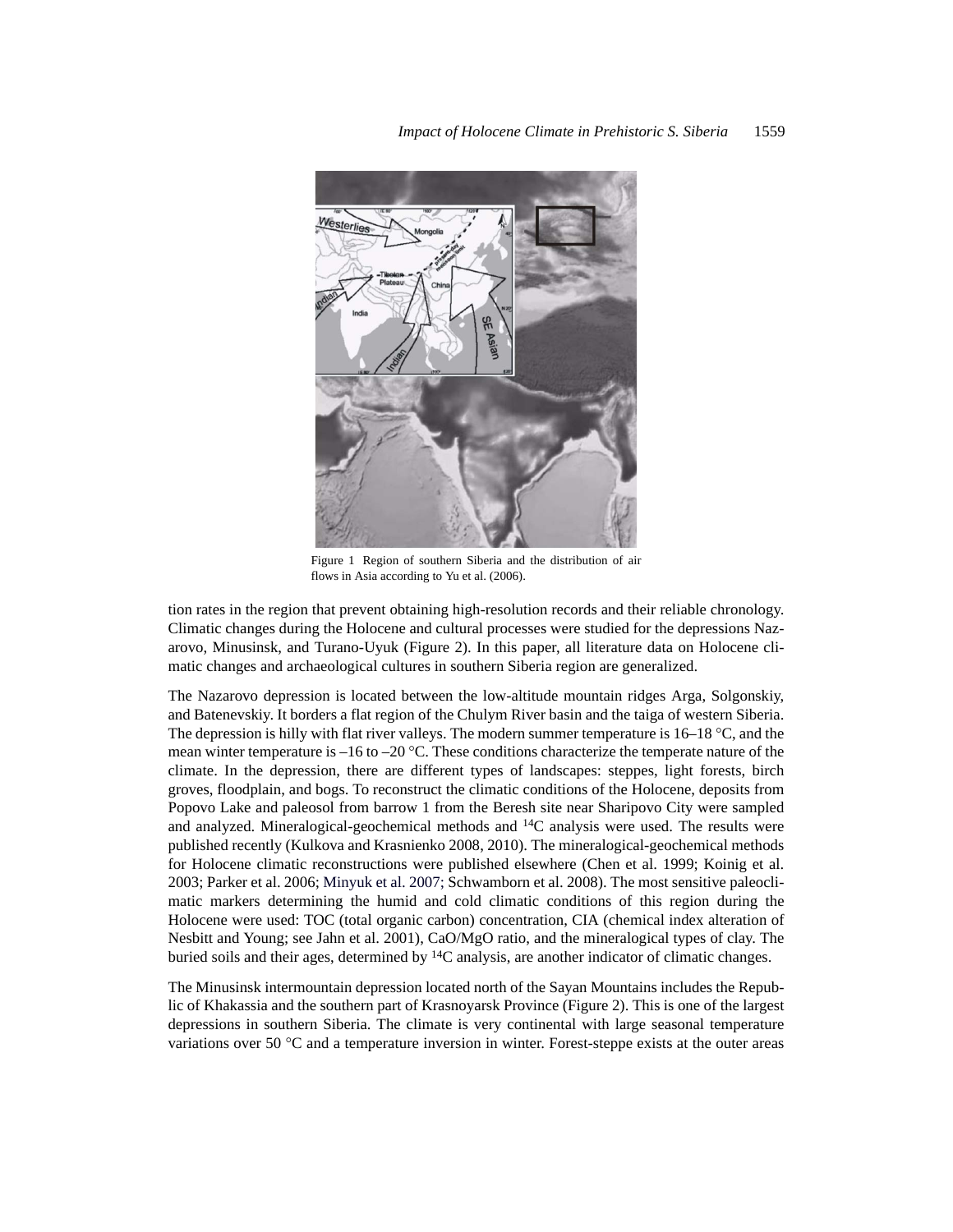

Figure 2 The main depressions of southern Siberia

of the depression from the foothills up to 700–1000 m elevations. The deposits from some freshwater lakes—Kutuzhekovo (53°36'N, 91°56'E), Big Kyzykul (53°36'N, 91°56'E, 320 m asl), Shushenskoe (53°19'N, 92°03'E, 300 m asl)—and Tepsey loess cross-section (53°59'N, 91°33'E) were sampled. For climatic reconstructions of the Minisinsk depression, pollen analysis, geochemical indicators of paleoclimate, and 14C dating were applied (Kulkova 2004, 2005; Zaitseva et al. 2005; Dirksen et al. 2007a,b). The most significant features of cold and humid episodes were determined in pollen spectra by decreasing of frequency of xerophytic taxa like *Artemisia* and Chenopodiaceae, the sharp rise of Cyperaceae, the high frequency of tree pollen, and the characteristics of pine pollen species. Simultaneously, the deposits formed during these episodes are characterized by increasing TOC, and CIA, and C/N ratio parallels the considerable decrease of carbonates.

The southern part of the Turan-Uyuk depression is surrounded by the Sayan Mountains to the west and east and by the Uyuk mountain ridge to the south with an altitude of 1800–2300 m asl. The present climate is extremely continental with an annual temperature amplitude of 50  $^{\circ}$ C. Annual precipitation is ~300 mm. The Tuva intermountain depressions are characterized as open steppe.

For climatic reconstruction, the multiproxy indicators from deposits of freshwater White Lake-2 and buried eolian sediments from the Arzhan-2 barrow were used. Pollen analysis, geochemical indication of paleoclimate, and 14C dating methods were applied. The results were published in a series of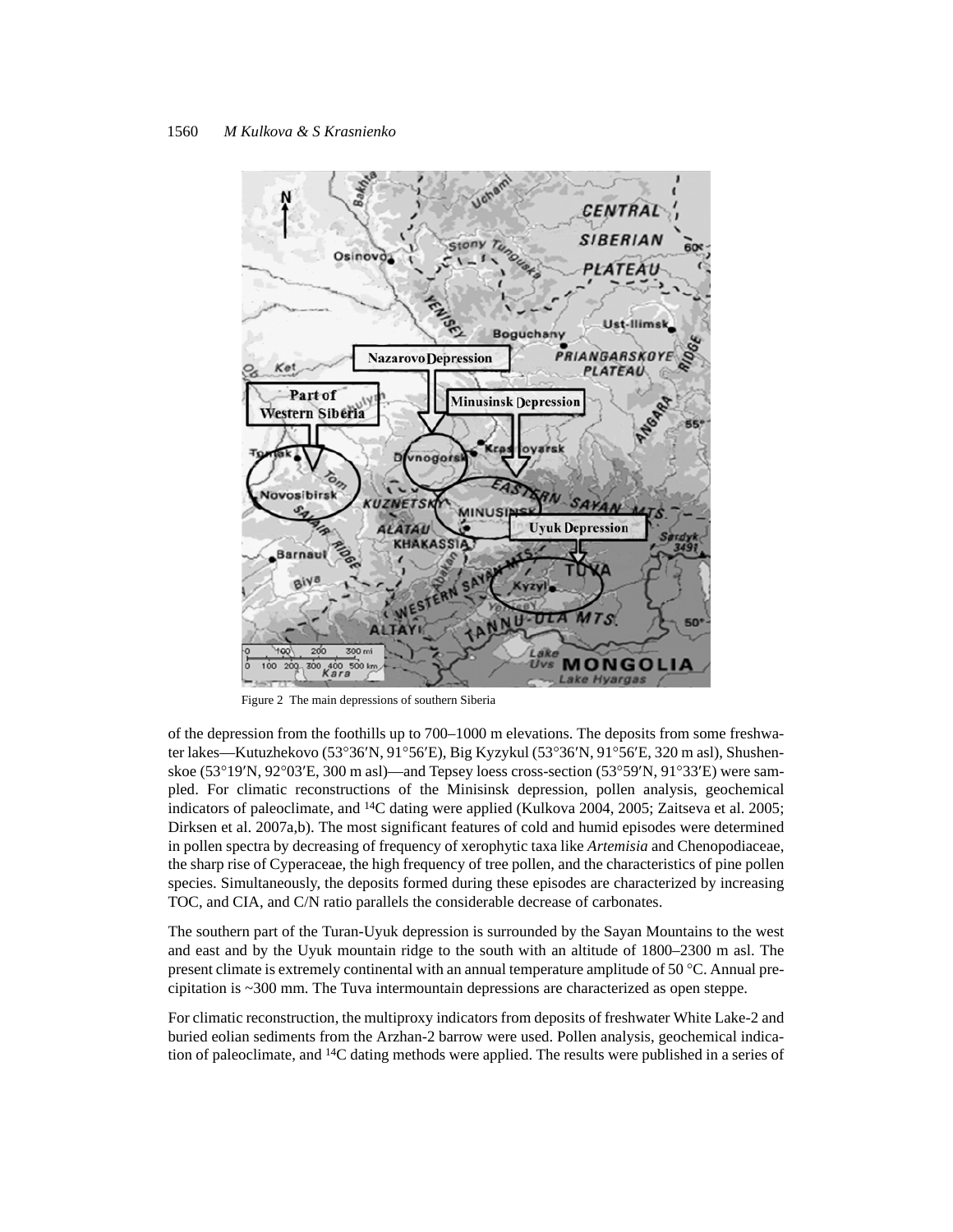articles (see Kulkova 2004, 2005; Zaitseva et al. 2005; Dirksen et al. 2007a,b). The transition to cold and humid conditions is marked by the colonization of grasses and sedges on the lake shores, the replacement of halophytic communities by hygrophilous types, the increase of shrub birch pollen, the predominance of TOC in comparison with carbonate and sulfate complexes, and C/N ratio increase. Chironomid data from some lakes of Tuva (Ilyashuk and Ilyashuk 2007) indicate that inferred climatic changes and the major climatic events (the last glacial-interglacial and the Late Glacial–Holocene transitions, B/A, Younger Dryas, 8.2 cal kyr BP, and Neoglaciation) marked in many records from both hemispheres imply that the events throughout the post-glacial climatic history of southwestern Tuva were generally non-local appearances.

The transition periods between warm and cold and dry and humid phases were determined on the basis of relative variations of climatic indicators (Zaitseva et al. 2005; Dirksen et al. 2007a,b). Figure 3 shows the chronology of climatic fluctuations for each depression. For comparison, the data on climatic changes in the southern area of western Siberia were used (Orlova and Zykina 2002; Orlova et al. 2007; Bezrukova et al. 2008). The periodization and chronology of ancient cultures of that territory have been studied thoroughly (Vadetskaya 1986; Bokovenko 1997; Krasnienko and Subbotin 1997; Erlich 1999; Gryaznov 1999; Alekseev et al. 2001, 2005; Chugunov et al. 2001, 2006, 2007; Görsdorf et al. 2001, 2004; Vasiliev 2001; Krasnienko 2002, 2003; Vdovina 2004; Zaitseva et al. 2004, 2005). Table 1 presents the chronological boundaries of archaeological cultures from different parts of southern Siberia based on archaeological and 14C data. The conventional 14C dates were calibrated using the OxCal v 3.10 program (Bronk Ramsey 1995, 2001) and the IntCal04 calibration curve (Reimer et al. 2004).

## **RESULTS AND DISCUSSION**

The general scheme of environmental changes and development of archaeological cultures during the Early to Middle Holocene was constructed (Figure 3) on the basis of climatic reconstructions for southern Siberia. It is noteworthy that the major cold and humid events agree with global climatic events (Figure 3). Social adaptations varied in the degree of abruptness, magnitude, and duration of climate changes in different parts of region.

The Mesolithic and Neolithic cultures (8th–4th millennia BC) were not numerous in the intermountain depressions of southern Siberia. The Neolithic cultures developed in western Siberia and the Nazarovo depression at  $\sim$ 8200 cal BP ( $\sim$ 6250 cal BC). At that time, the Neolithic societies had just appeared in Uyuk and Minisinsk depressions (Lisitsin 1988). A layer with Neolithic artifacts from a cave situated near Kuilug-Khem River dates to 7670–7480 cal BP (5720–5530 cal BC). The climatic conditions at ~8200 cal BP were cold and humid; this event was a short-term period. After that, the climate became more dry and warm until  $\sim$  6300 cal BP ( $\sim$  4350 cal BC) when the climate changed again to a short and abrupt cold/humid event, which lasted from 300 to 600 yr in different areas of southern Siberia. The next period was more dry and warm. Thus, the 2 short cold/humid abrupt climate changes during the Early Holocene are recorded in southern Siberia. Evidently, dry and warm climatic conditions were one of the reasons for the presence of a small number of the Mesolithic-Neolithic sites in the southern steppe zone. Occasional Neolithic artifacts were found only in the piedmonts. Ancient people presumably occupied the favorable ecological niches during the wettest episodes. At the end of Neolithic, people began to settle in the depressions of the Middle Yenisei region, evidenced by the rare archaeological finds and thin cultural layers in the steppe lakes of Khakassiya. The southern taiga and forest steppe zones of western Siberia were occupied by Neolithic communities and later by Aeneolithic and Early Bronze Age settlers.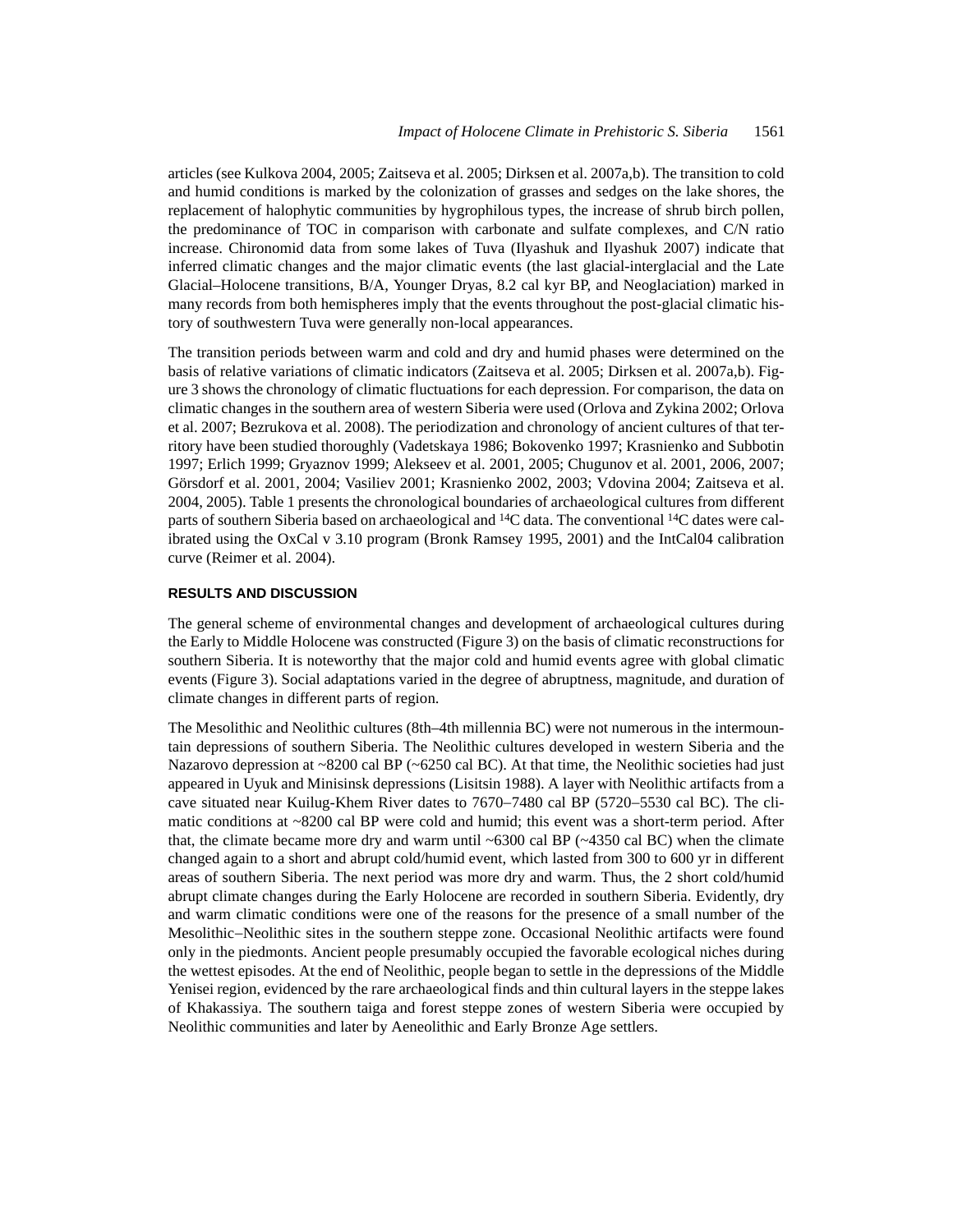

Figure 3 General scheme of climatic changes for each depression and development of archaeological cultures during the Early-Middle Holocene in southern Siberia and southern part of western Siberia.

The active occupation of southern Siberian steppe lasted from 5950 to 4950 cal BP (4000–3000 cal BC). In the Nazarovo depression, cool and humid conditions were recorded at  $\sim$  5200 cal BP ( $\sim$ 3250) cal BC). The Afanasievo culture, which featured the first barrow (*kurgan*) complex of the region and the most eastern one in the system of Indo-European nomadic groups, appeared in this area at  $\sim$  5550 cal BP (~3600 cal BC). This was a stockbreeding culture that used metal (copper) (Vadetskaya 1986).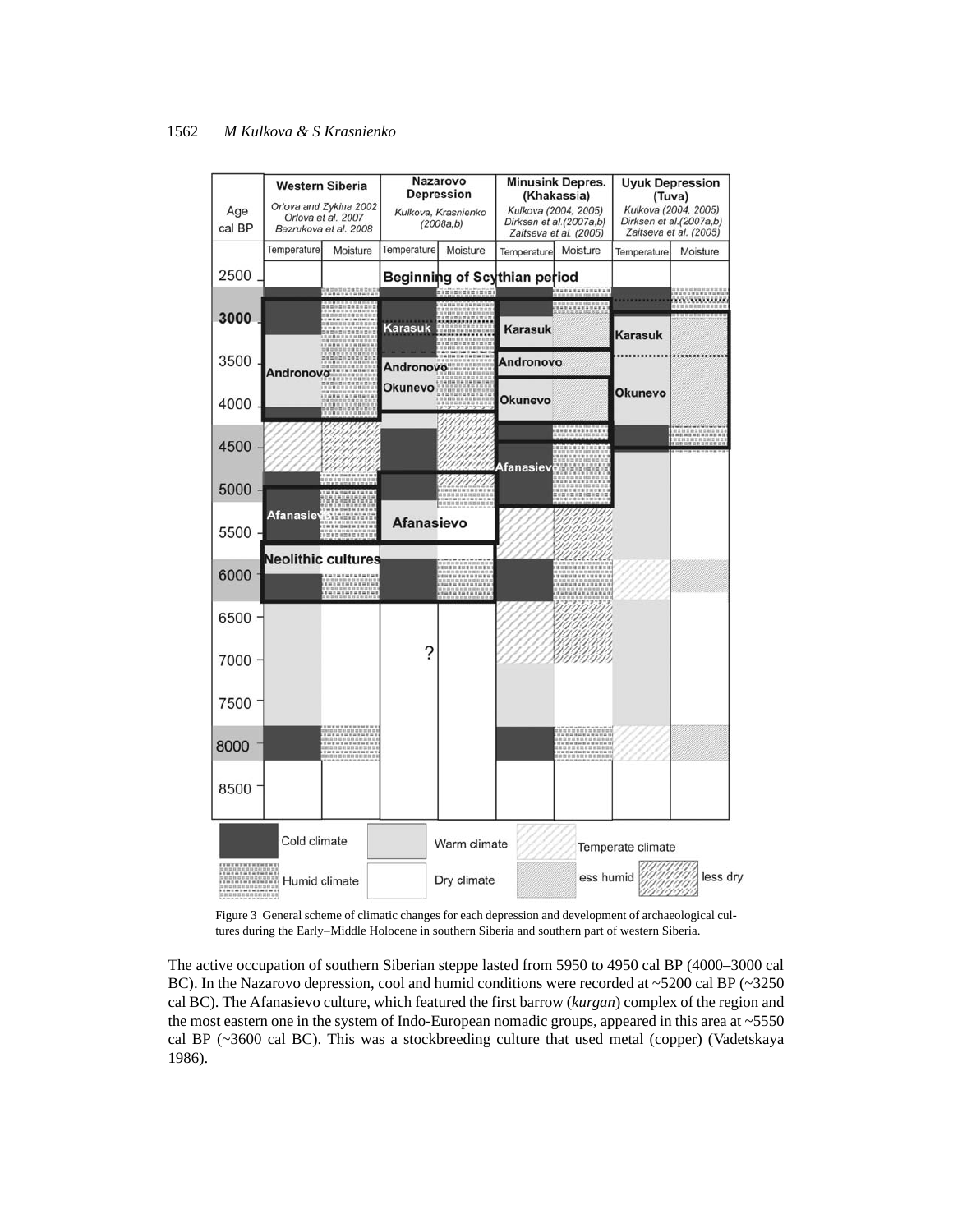| labie 1 Cillonopical D                                                |                                          | participates on the participate of the control of the participate of the participate of the participate of the control of the participate of the participate of the control of the control of the control of the control of th |                                                  |
|-----------------------------------------------------------------------|------------------------------------------|--------------------------------------------------------------------------------------------------------------------------------------------------------------------------------------------------------------------------------|--------------------------------------------------|
| Calendar ages $(\pm 2 \sigma)$<br>cal BC (cal BP)                     | Culture                                  | Region                                                                                                                                                                                                                         | References                                       |
| 8000-4000 (9950-5950<br>6250 (8200)                                   | Mesolithic-Neolithic<br>Neolithic        | Western Siberia, Nazarovo depression<br>Eurasia                                                                                                                                                                                | Krasnienko (2003)<br>Vasiliev (2001)             |
| 5720-5530 (7670-7480)<br>4000-3000 (5950-4950)                        | Eneolithic-Early Bronze Age              | Tuva, Kuilug-Khem Cave<br>Southern Siberia                                                                                                                                                                                     | Dirksen et al. (2007)<br>Semenov $(2004)$        |
| 3640-3550 (5590-5500)<br>3600 (5550)                                  | Afanasievo<br>(beginning)                | Nazarovo depression<br>Western Siberia                                                                                                                                                                                         | Krasnienko (2002)<br>Vdovina (2004)              |
| 3340-2900 (5290-4850<br>2500-2290 (4450-4240                          | Afanasievo (end)                         | Minusinsk depression                                                                                                                                                                                                           | Görsdorf et al. (2004)                           |
| 3800-2900 (5750-4850<br>2620-2460 (4570-4410                          | Okunevo (beginning)<br>Afanasievo        | Minusinsk depression<br>Altai Mountains                                                                                                                                                                                        | Görsdorf et al. (2004)<br>Gryaznov (1999)        |
| 1920-1730 (3870-3680)                                                 | Okunevo (end)                            |                                                                                                                                                                                                                                | Dirksen and Chugunov (2007)<br>Krasnienko (2002) |
| 1800-1300 (3750-3250)                                                 | Okunevo                                  | Nazarovo depression                                                                                                                                                                                                            |                                                  |
| 320-1130 (3270-3080<br>920-1730 (3870-3680                            | Andronovo (beginning)<br>Andronovo (end) | Minusinsk depression<br>Uyuk depression                                                                                                                                                                                        | Görsdorf et al. (2004)                           |
| 1500-1395 (3450-3345                                                  | Andronovo                                | Nazarovo depression                                                                                                                                                                                                            | Krasnienko (2003)                                |
| (400-1300 (3350-3250)<br>800-1400 (3750-3350)<br>320-1120 (3270-3070) | Karasuk (beginning)<br>Andronovo (end)   | Minusinsk depression<br>Yenisei River                                                                                                                                                                                          | Görsdorf et al. (2004)<br>Erlich (1999)          |
| 1020-810 (3870-2760)                                                  | Karasuk (end)                            |                                                                                                                                                                                                                                |                                                  |
| 1300-1100 (3250-3050)<br>810-730 (2760-2680)                          | Tagar (beginning)<br>Karasuk             | Minusinsk depression<br>Nazarovo depression                                                                                                                                                                                    | Görsdorf et al. (2004)<br>Krasnienko (2003)      |

Table 1 Chronological boundaries of archaeological cultures from different parts of southern Siberia. southern Siberia  $\frac{1}{\zeta}$  $+$ Ì m different ras fro of archaeological cultur Table 1 Chronological boundaries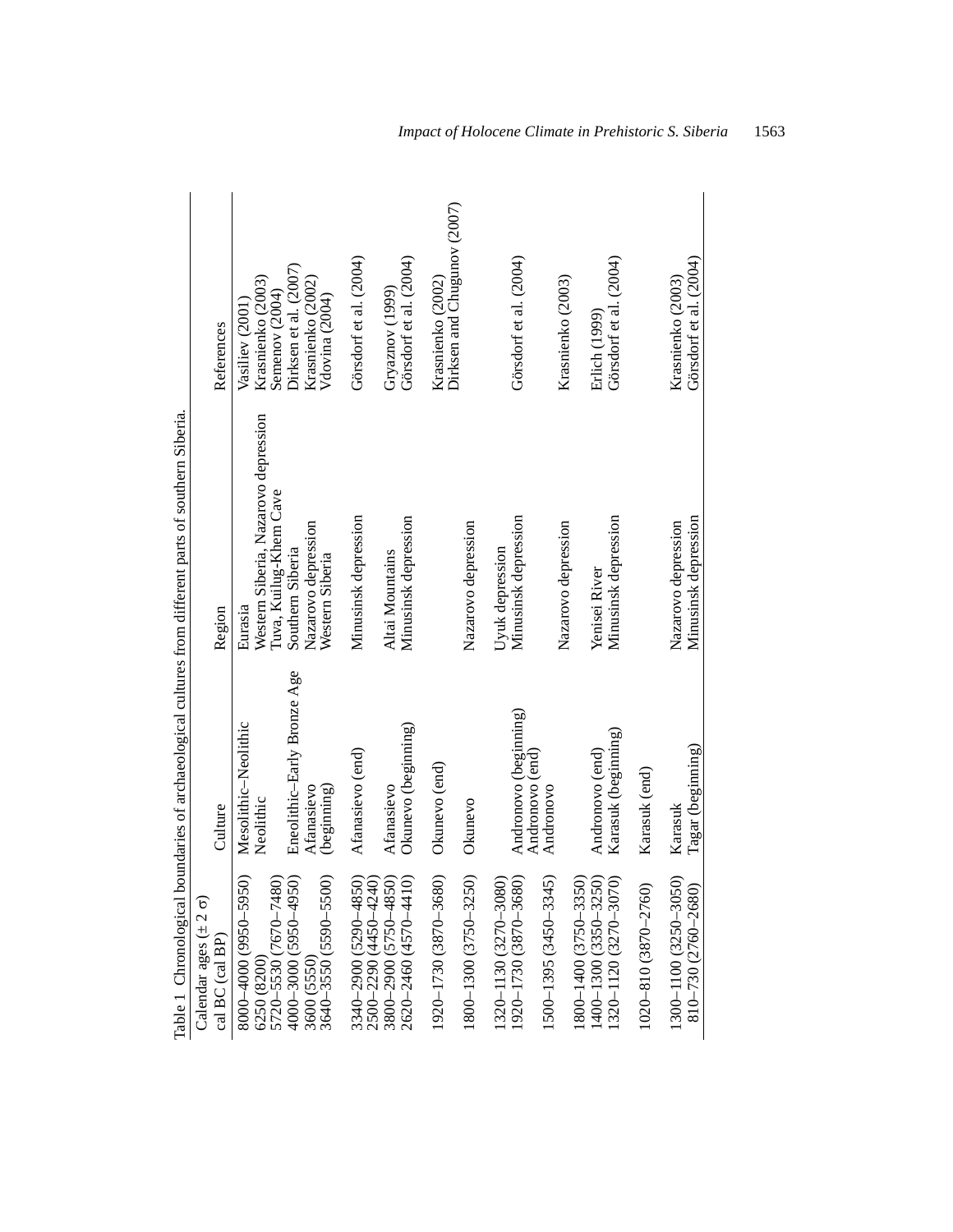Among the Afanasievo sites in the Nazarovo depression, there are not only kurgans but settlements such as Oraki, Ashkil, and Glyadel VIII (Krasnienko 2002). In the Altai region, according to Gryaznov (1999), the Afanasievo sites date to 5750–4850 cal BP (3800–2900 cal BC). The earliest date of the wooden grave Elo-I from the Ongudai district in the Altai Mountains is 5590–5500 cal BP (3640–3550 cal BC). In the southern Minusinsk depression, the phase of cool and moist climate culminated at  $\sim$ 5200 cal BP ( $\sim$ 3250 cal BC). The bearers of Afanasivo culture expanded in this region during 5290–4850 cal BP (3340–2900 cal BC). At that time, the intermountain depressions of Tuva located in the southernmost part of the region were sparsely populated; sites of the Afanasievo culture were not founded. In the Tuva region, the climate still remained very warm and dry. Evidently, Nazarovo and Minusinsk depressions were occupied by people of Afanasievo culture due to an increase in humidity. The dry climatic conditions of Turan-Uyuk depression in that period hindered human existence. The dry steppes were not suitable for stockbreeding.

The Afanasievo culture was replaced by the Okunevo; both complexes coexisted for some time. The bearers of Okunevo culture occupied the steppe of Minusinsk depression from 4570–4410 cal BP  $(2620-2460 \text{ cal } BC)$  to  $3870-3690 \text{ cal } BP$  (1920-1740 cal BC). The existence of this culture in the Turano-Uyuk depression is recorded until 3270-3080 cal BP (1320-1130 cal BC). Maximum humidity in this depression is recorded at  $4500-4200$  cal BP (2550-2250 cal BC). The climate of Minisinsk depression was humid and cold, while in the Nazarovo depression and in the southern part of western Siberia the conditions were less humid. In the Nazarovo depression, the amount of Okunevo sites is much smaller than south of this area. They were attributed to 3750–3250 cal BP (1800– 1300 cal BC). According to data from the Okunevo graves, its people have Mongoloid features and belong to another racial type compared to the Afanasievo population. The Okunevo community was probably formed on the basis of local Neolithic groups. The tribes of Okunevo culture existed in the depressions of southern Siberia where the climate around  $4500-4200$  cal BP ( $2550-2250$  cal BC) was more humid than in neighboring regions. The freshwater lakes increased in size, and the diversity of fauna grew; thus, the surrounding landscapes were suitable for hunting and fishing.

The climatic conditions changed at  $\sim$ 4000 cal BP ( $\sim$ 2050 cal BC); in western Siberia the temperature increased. Climate remained sufficiently humid but became warmer. Climatic conditions in the Minisinsk and Turano-Uyuk depressions were drier than in the Nazarovo depression. It is necessary to note that most of the sites belonging to Andronovo culture of the Middle Bronze Age and dated to 3750–3350 cal BP (1800–1400 cal BC) were excavated first in the Nazarovo depression. In Minusinsk depression, less Andronovo sites were found, and only in its northern part. The time span for this culture in the Minusinsk depression ranged from  $3720-3560$  cal BP (1770-1600 cal BC) to 3450-3350 cal BP (1500-1400 cal BC). Andronovo sites were not found in the Turano-Uyuk depression.

The majority of studies suggest that the Andronovo culture belongs to the Indo-Europeans. This population moved from the north to Nazarovo depression around the Kuznetsk Alatau Mountains. According to Koryakova and Epimakhov (2007), the Andronovo culture (or cultural family) is represented by a great variety of settlements and burial grounds, and it is composed of several cultural lines of evolution: Petrovka-Sintashta (2000–1600 cal BC), Alakul' and Fedorovo (1500–1300 cal BC), and Sargary-Alexeevka (1200–1000 cal BC). It is traditionally accepted that the economy of the Andronovo culture was based on animal husbandry supplemented by some agriculture, hunting, fishing, and gathering. Andronovo stockbreeding is similar to that of eastern Europe with regard to herd composition. By this time, metallurgy was advanced and concentrated in centers of western Asia (the Urals, Kazakhstan, western Siberia, and the Altai Mountains), and metal production was surprisingly uniform throughout entire region. In the Yenisei River valley, the final stage of this cul-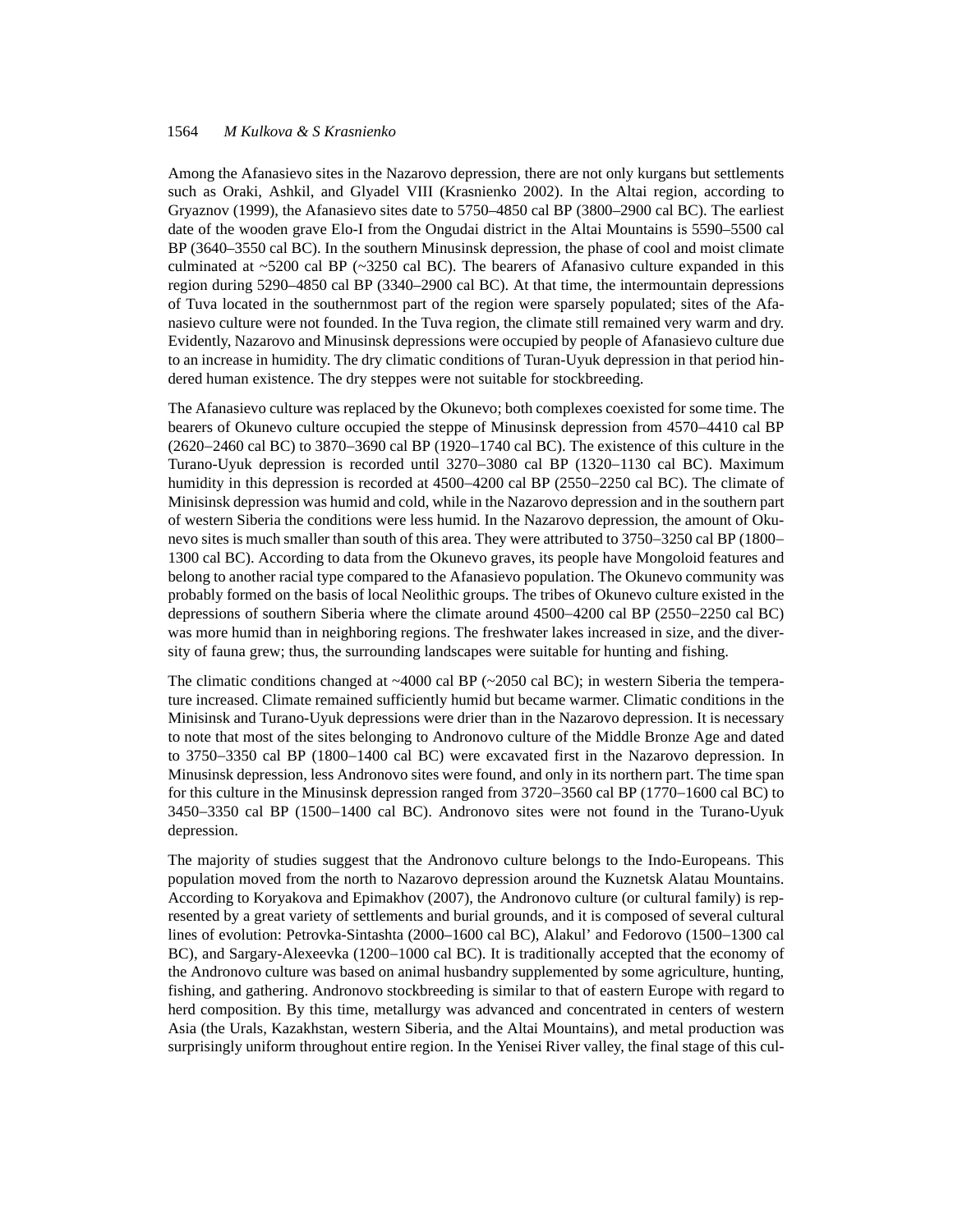ture dates to  $3350-3250$  cal BP (1400-1300 cal BC). The favorable humid climatic conditions very likely were responsible for the penetration of Andronovo tribes in the hard-hitting areas of southern Siberia. The Nazarovo depression was more suitable for their occupation, but the Minusinsk depression was settled only in the northern part. Both the southern part of the Minusinsk depression and the Turano-Uyuk depression are characterized by an arid climate at that time. The dry steppes were not suitable for farming, which has a high profile for Andronovo society. It is possible in this case that the choice of landscape played a vital part.

The Karasuk culture replaced the Okunevo culture in the southern part of southern Siberia and the Andronovo culture in the northern districts. In the Turano-Uyuk and Minusinsk depressions, the Karasuk culture appeared at the same time, around  $3410-2740$  cal BP (1460-790 cal BC). The climate in the depressions in this period was warm and moderately dry. The Karasuk was one of the most outstanding complexes of Late Bronze Age in southern Siberia and central Asia. Thousands of burial mounds and settlements were discovered in the steppe zone. In the Nazarovo depression, humid conditions continued during this period, but temperatures decreased. The first sites of the Karasuk-Irmen culture in this area are dated to  $3250-3050$  cal BP (1300-1100 cal BC). The diverse types of this culture developed from central Kazakhstan to Mongolia and northern China. The Karasuk people have both Mongoloid and Europeoid features. Nomadic cattle-breeding prevailed in their economy. The vast steppe areas and temperate climate attracted the nomadic tribes in the southern districts of southern Siberia. It is very likely that some of them came to this territory from southwestern regions.

A decrease in temperature is registered throughout the region at ~2800 cal BP (~850 cal BC), and corresponds to an increase in humidity. The steppes of intermountain depressions turned into excellent pasture landscapes. This time period corresponds to the expansion of nomadic Scythian cultures. They began to occupy this territory during the 1st millennium BC. In the Minusinsk and Nazarovo depressions, the Tagar culture developed at 2750–2680 cal BP (810–730 cal BC). At the same time, the Turano-Uyuk depression was occupied by the tribes of Aldi-Bel' culture.

Viewing these processes in light of global climatic changes allows us to distinguish some short and rapid cold climatic events during the Early–Middle Holocene in southern Siberia. In contrast to Europe where during these cold episodes very dry conditions existed (see Perry and Hsu 2000; Brooks 2006), in the majority of southern Siberian depressions the moisture increased. This is especially distinct in the southern part of the area and probably was connected to the characteristics of air flows. The Westerlies significantly influenced the climate. As a result of these types of climatic changes, the auspicious ecological niches developed in the intermountain steppe zones, the landscapes of which were not always suitable for human occupation. There is strong correlation between climatic changes and intensity of existence of humans. Some Neolithic sites are attributed to the period of 8200–5800 cal BP, and they are located mainly in piedmonts. Around 5300 cal BP, this territory was occupied by tribes of the Early Bronze Age. Around 4100 cal BP, the development of Early Bronze Age cultures and the appearance and expansion of Middle Bronze Age cultures is recorded. It is necessary to note that humid conditions controlled the processes of occupation and migrations of prehistoric people. The wettest conditions in this area at  $\sim$ 2800 cal BP resulted in the development of land suitable for pastures throughout the steppe zone and in the resulting expansion of Scythian nomadic tribes.

## **CONCLUSION**

The complexity of the southern Siberian terrain, the division into depressions by mountain ridges, influenced the climatic differences. During cold events, the humidity increased from the more open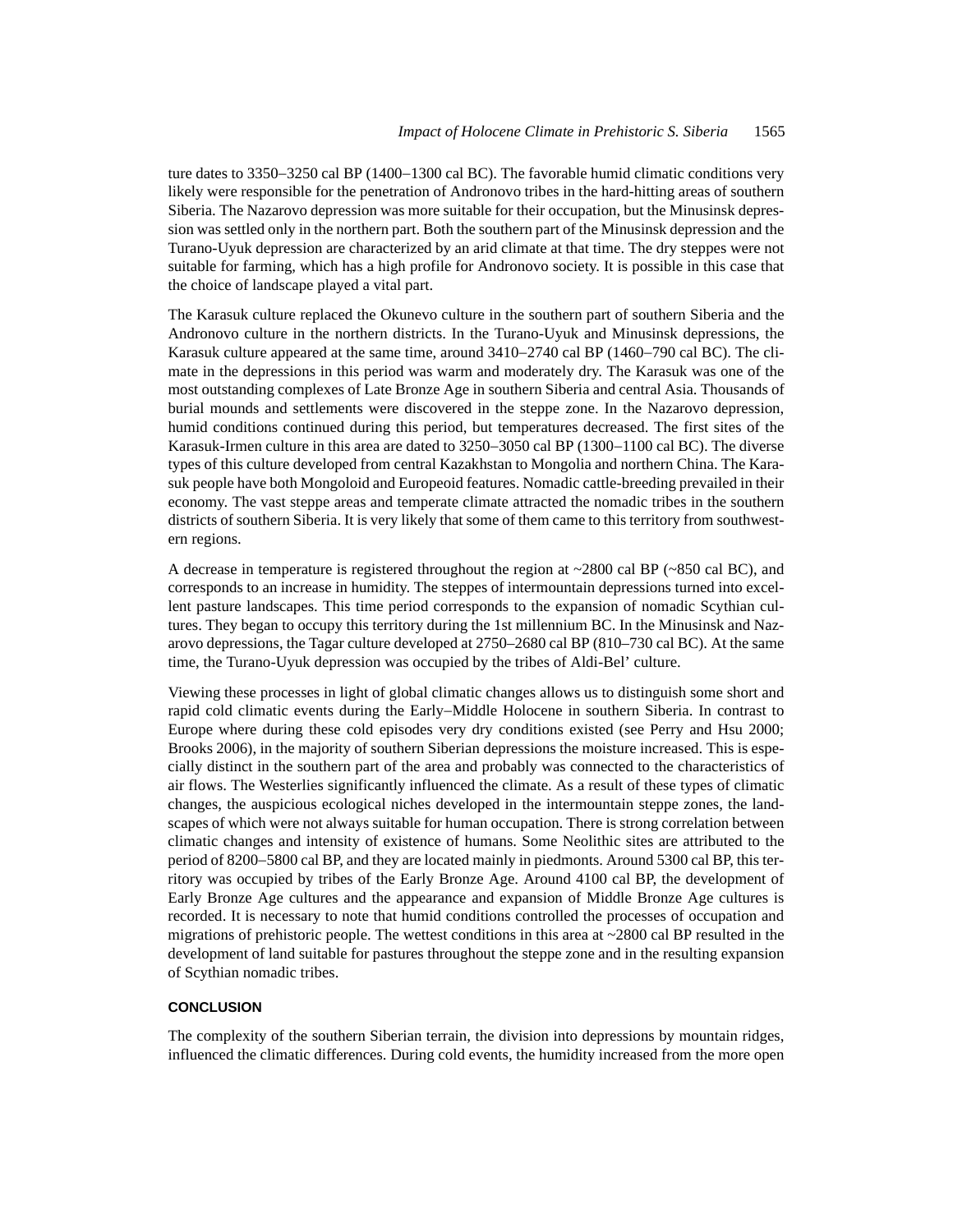northern areas to the southern areas. The southern depressions stayed drier in comparison to the northern depressions during the Early–Middle Holocene. The reconstruction and chronology of these events with the help of <sup>14</sup>C dating allows us to establish the connection between climatic factors and the appearance, development, and migrations of prehistoric people in the studied region.

The prehistoric peoples reacted to climatic changes because their existence depended on landscapeclimatic factors. They adopted and occupied the most favorable land with respect to economic activities. The northern depressions with more humid conditions were occupied more intensively, and as a result they are characterized by more diversity of archaeological cultures.

The analysis of global environmental changes, with the help of a calendar timescale derived from  $14C$  data, allows the possibility of correlating the most significant climatic events with the local climatic variations and the estimation of their influence on the formation of different landscape zones. It can be assumed that the global climate changes were some of the important factors controlling the development of prehistoric people. This is important for understanding occupation processes, development, and migrations of ancient societies in different parts of southern Siberia and neighboring regions. More research is needed to uncover the details of this process.

#### **ACKNOWLEDGMENTS**

This study is supported by Program of RAS Presidium "The adaptation of people and cultures to environmental changes, social and man-caused transformation." We are grateful to Y V Kuzmin and M McClure for editorial suggestions on the original manuscript.

#### **REFERENCES**

- Alekseev AYu, Bokovenko NA, Boltrik Y, Chugunov KV, Cook G, Dergachev VA, Kovalyukh N, Possnert G, van der Plicht J, Scott EM, Sementsov AA, Skripkin V, Vasiliev S, Zaitseva GI. 2001. A chronology of the Scythian antiquities of Eurasia based on new archaeological and 14C data. *Radiocarbon* 43(2B): 1085–107.
- Alekseev AYu, Bokovenko NA, Vasiliev SS, Dergachev VA, Zaitseva GI, Kovalukh NN, Cook G, van der Plicht J, Possnert G, Sementsov AA, Scott EM, Chugunov KV. 2005. *Evrasia v Skifsky Period (Radiouglerodnaya i Arkheologicheskaya Khronologiya)* [Eurasia in Scythian Period (Radiocarbon and Archaeological Chronology)]. St.Petersburg: Teza Publishers. 290 p.
- An C-B, Fenga Z-D, Barton L. 2006. Dry or humid? Mid-Holocene humidity changes in arid and semi-arid China. *Quaternary Science Reviews* 25(3–4):351–61.
- Bard E, Frank M. 2006. Climate change and solar variability: What's new under the sun? *Earth and Planetary Science Letters* 248(1–2):1–14.
- Bezrukova EV, Belov AV, Letunova PP, Abzaeva AA, Kulagina NV, Fisher EE, Orlova LA, Sheifer EV, Voronin VI. 2008. Peat biostratigraphy and Holocene climate in the northwestern mountain periphery of Lake Baikal. *Russian Geology and Geophysics* 49:  $413 - 21$ .
- Bokovenko NA. 1997. *Noviy tip pogrebalnih komplexov karasukskoy kulturi*. [The new type of barrow com-

plexes of Karasuk culture]. In: Masson VM, editor. *Novye Issledovaniya Arkheologov Rossii i SNG*: *Materiali Plenuma IIMK RAN 28-30 Aprelia 1997 g*. St. Petersburg: Peterburgkomstat Publishers. p 29–31.

- Bronk Ramsey C. 1995. Radiocarbon calibration and analysis of stratigraphy: the OxCal program. *Radiocarbon* 37(2):425–30.
- Bronk Ramsey C. 2001. Development of the radiocarbon calibration program. *Radiocarbon* 43(2A):355–63.
- Brooks N. 2006. Cultural responses to aridity in the Middle Holocene and increased social complexity. *Quaternary International* 151(1):29–49.
- Bush A. 2005.  $CO<sub>2</sub>/H<sub>2</sub>O$  and orbitally driven climate variability over Central Asia through the Holocene. *Quaternary International* 136:15–23.
- Chen F-H, Cheng B, Zhao Y, Zhu Y, Madsen DB. 2006. Holocene environmental change inferred from a highresolution pollen record, Lake Zhuyeze, arid China. *The Holocene* 16(5):675–84.
- Chen J, An Z, Head J. 1999. Variation of Rb/Sr ratios in the loess-paleosol sequences of central China during the last 130,000 years and their implications for monsoon paleoclimatology. *Quaternary Research* 51(3): 215–9.
- Chugunov K, Nagler A, Parzinger H. 2001. The Golden Grave from Arzhan. *Minerva* 13(1):39–42.
- Chugunov KV, Parzinger H, Nagler A. 2006. Der Goldschatz von Arzan. *Fin Furstgrab der Skythenzeit in der sudsibirischen Steppe*. Munich: Schirmer. 78 p.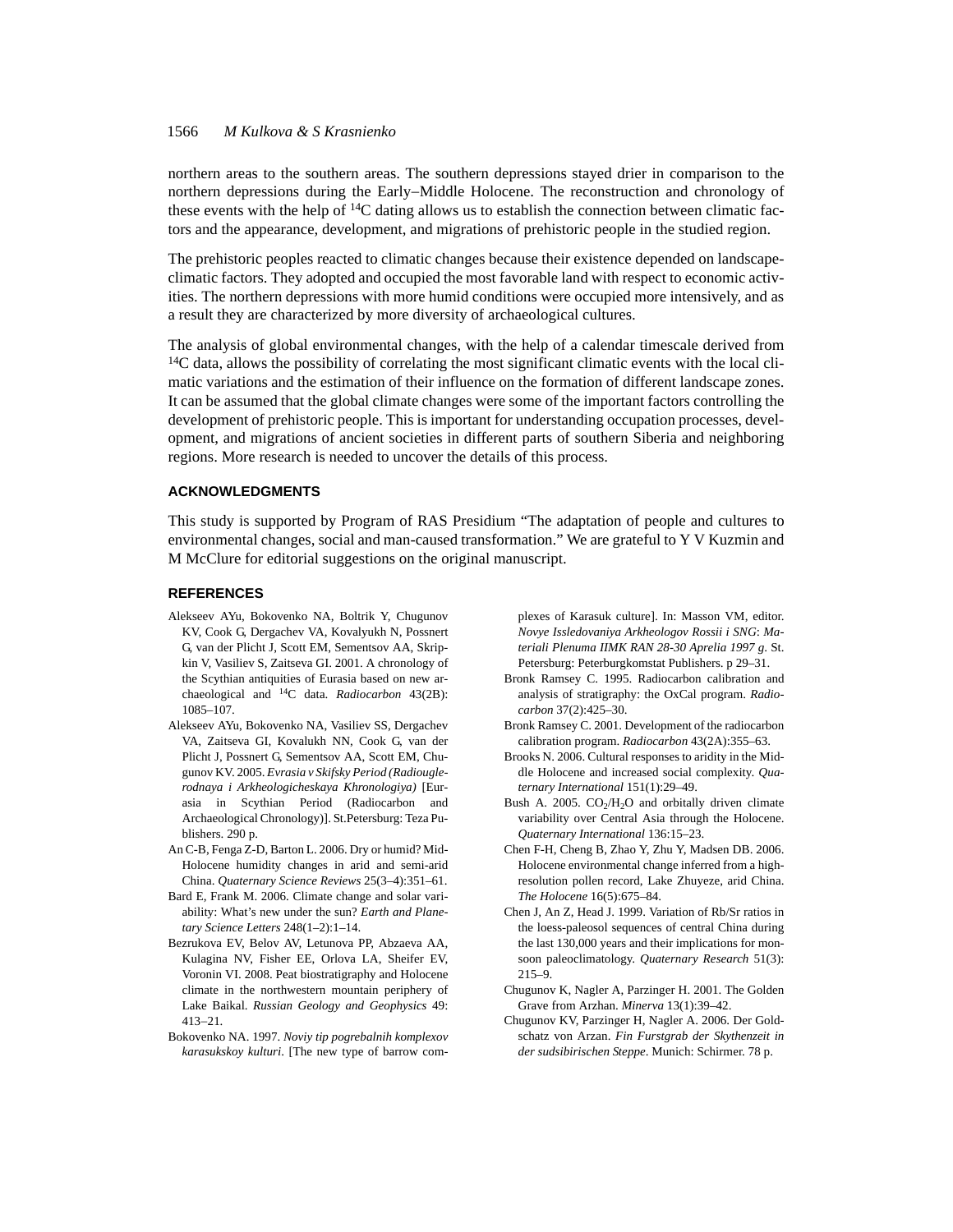- Chugunov K, Parzinger H, Nagler A. 2007. Der Furstenkurgan Arzan 2. In: Parzinger H, editor. *Zeichen des Goldenen Greifen. Konigsgraber der Scythen*. New York: Prestel Publishers. p 69–82.
- Denton GH, Karlén W. 1973. Holocene climatic variations: their pattern and possible cause. *Quaternary Research* 3(2):155–205.
- Dergachev VA, van Geel B. 2004. Large-scale periodicity of climate change during Holocene. In: Scott EM, Alekseev AY, Zaitseva GI, editors. *Impact of the Environment on Human Migration in Eurasia*. Dordrecht: Kluwer Academic. p 159–83.
- Dergachev VA, van Geel B, Bokovenko NA, Dirksen VG, Kulkova MA, van der Plicht J, Zaitseva GI. 2003. Climatic changes during the Holocene in the Eurasian steppe of Southern Siberia (Minusinsk and Uyuk hollows) and the development of archaeological cultures. *Geophysical Research Abstracts* 5:02738.
- Dergachev VA, Raspopov OM, Damblon F, Jungner H, Zaitseva GI. 2007. Natural climate variability during the Holocene. *Radiocarbon* 49(2):837-54.
- Dirksen VG, Chugunov KV. 2007. Turano-Uyukskaya kotlovina Tuvi: izmeneniya prirodnykh uslovii i dinamika ee osvoeniya v drevnosti (opyt rekonstruktsii). [The Turanu-Uyuk depression of Tuva: changes of environmental conditions and the dynamic of occupation in prehistoric time (the reconstruction experience)]. In: Savinov DG, Dluzhnevskay GV, Lazarevskay NA, editors. *Kulturno-Ekologicheskie Oblasti: Vzaimodeistvie, Traditsii i Kulturogenez*. St. Petersburg: SPb Gosudarstvennyi Universitet Publishers. p 139–65.
- Dirksen VG, van Geel B, Bokovenko NA, Chugunov KV, Sementsov AA, Zaitseva GI, Cook G, van der Plicht J, Scott M, Kulkova MA, Lebedeva LM, Burova ND. 2007a. Izmeneniya prirodnoy sredy v golotsene i dinamika arkheologicheskikh kultur v gornykh kotlovinakh Yuzhnoy Sibiri [The changes of environment in Holocene and the dynamic of archaeological cultures in mountainous depressions of Southern Siberia]. In: Zaitseva GI, Kulkova MA, editors. *Radiouglerod v Arkheologicheskikh i Paleoekologicheskikh Iissledovaniyakh*. St. Petersburg: Teza Publishers. p 340–64.
- Dirksen VG, van Geel B, Kulkova MA, Zaitseva GI, Sementsov AA, Scott EM, Cook GT, van der Plicht J, Lebedeva LM, Bourova ND, Bokovenko NA. 2007b. Chronology of Holocene climate and vegetation changes and their connection to cultural dynamics in southern Siberia. *Radiocarbon* 49(2):1103–21.
- Erlich VA. 1999. Voprosi periodizatsii brozovogo veka Zapadnoy Sibiri v 1960 – seredine 1970 godov v otechestvennoi literature [The question of Bronze Age periodization in Western Siberia in Russian literature of the 1960s – mid-1970s]. *Vestnik Omskogo Universiteta. Vypusk 2*. p 59–67.
- Goosse H, Renssen H, Selten FM, Haarsma RJ, Opsteegh JD. 2002. Potential causes of abrupt climate events: a numerical study with a three-dimensional climate model. *Geophysical Research Letters* 29:1–4.
- Görsdorf J, Parzinger H, Nagler A. 2001. New radiocarbon dates of the north Asian steppe zone and its consequences for the chronology. *Radiocarbon* 43(2B): 1115–20.
- Görsdorf J, Parzinger H, Nagler A. 2004. 14C dating of the Siberian steppe zone from Bronze Age to Scythian time. In: Scott EM, Alekseev AY, Zaitseva GI, editors. *Impact of the Environment on Human Migration in Eurasia*. Dordrecht: Kluwer Academic. p 83–9.
- Gryaznov MP. 1999. *Afanasievskaya Kultura na Enisee*. [The Afanasievo Culture on the Yenisei River]. St. Petersburg: Dmitry Bulanin. 136 p.
- Heiri O, Tinner W, Lotter AF. 2004. Evidence for cooler European summers during periods of changing meltwater flux to the North Atlantic. *Proceedings of the National Academy of Sciences USA* 101(43):15,285– 8.
- Herzschuh U. 2006. Palaeo-moisture evolution in monsoonal Central Asia during the last 50,000 years. *Quaternary Science Reviews* 25(1–2):163–78.
- Hu FS, Kaufman D, Yoneji S, Nelson D, Shemesh A, Huang Y, Tian J, Bond G, Clegg B, Brown T. 2003.Cyclic variation and solar forcing of Holocene climate in the Alaskan Subarctic. *Science* 301(5641):1890–93.
- Ilyashuk BP, Ilyashuk EA. 2007.Chironomid record of Late Quaternary climatic and environmental changes from two sites in Central Asia (Tuva Republic, Russia) - local, regional or global causes? *Quaternary Science Reviews* 26(5–6):705–31.
- Isono D, Yamamoto M, Irino T, Oba T, Murayama M, Nakamura T, Kawahata H. 2009. The 1500-year climate oscillation in the mid-latitude North Pacific during the Holocene. *Geology* 37(7):591–94.
- Jahn B-M, Gallet S, Han J. 2001. Geochemistry of the Xining, Xifeng and Jixian sections, Loess Plateau of China: eolian dust provenance and paleosol evolution during the last 140 ka. *Chemical Geology* 178(1–4): 71–94.
- Kofler W, Krapf V, Oberhuber W, Bortenschlager S. 2005. Vegetation responses to the 8200 cal. BP cold event and to long-term climatic changes in the Eastern Alps: possible influence of solar activity and North Atlantic freshwater pulses. *The Holocene* 15(6):779–88.
- Koinig KA, Shotyk W, Lotter AF, Ohlendorf C, Sturm M. 2003. 9000 years of geochemical evolution of lithogenic major and trace elements in the sediment of an alpine lake – the role of climate, vegetation, and landuse history. *Journal of Paleolimnology* 30(3):307–20.
- Koryakova LN, Epimakhov AV. 2007. *The Ural and Western Siberia in the Bronze and Iron Ages*. Cambridge: Cambridge University Press. 383 p.
- Krasnienko SV. 2002. Pamyatniki afanasievskoy kultury na yugo-zapade Krasnoyarskogo kraya. [The monuments of Afanasievo culture in south-western part of Krasnoyarsk Province]. In: Piotrovsky YY, editors. *Stepi Evrasii v Drevnosti i Srednevekovie*. *Kniga 1*. St. Petersburg: Gosudarstvenny Hermitage Publishers. p 171–5.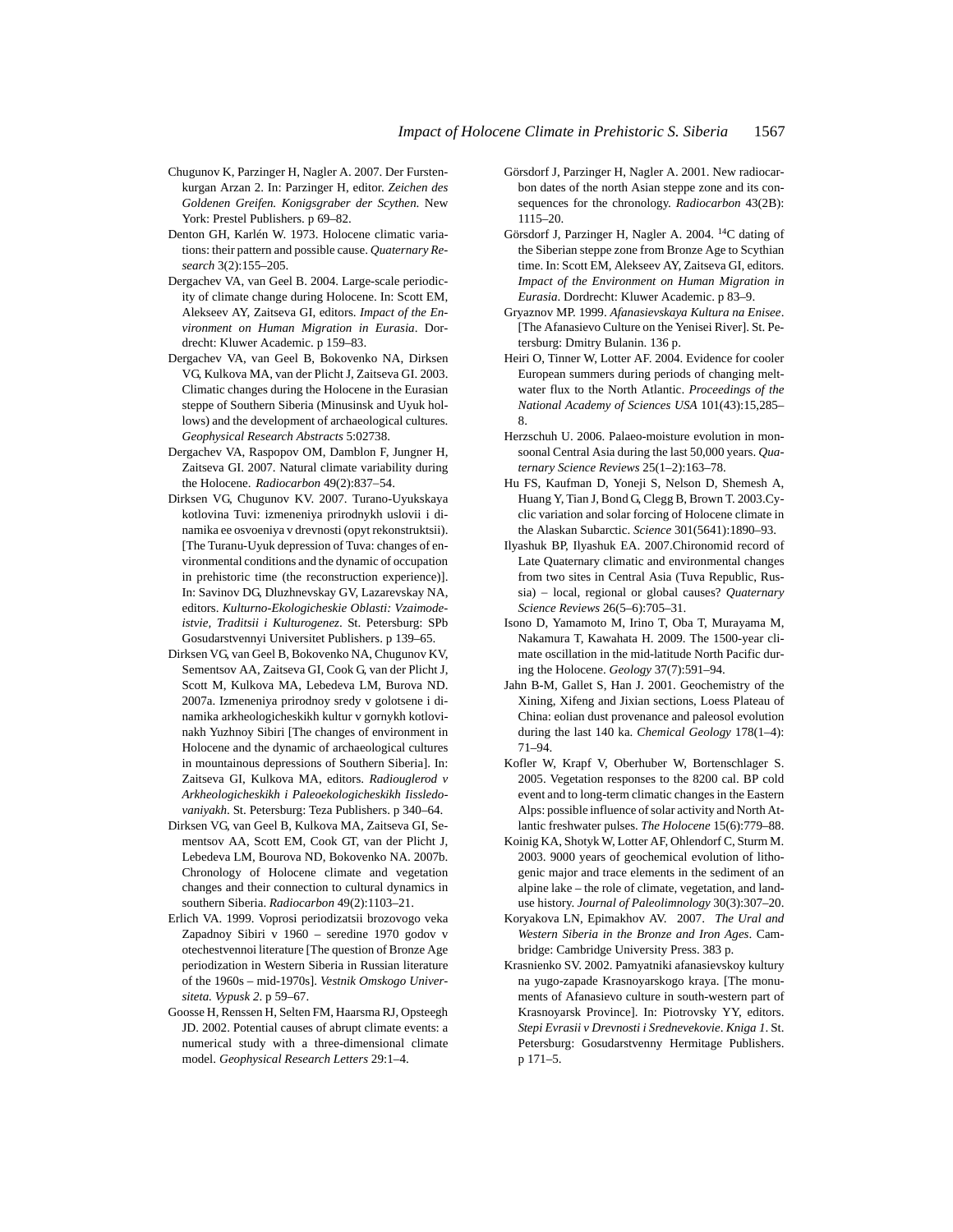- Krasnienko SV. 2003. Raskopki Sibirskoy expeditsii Instituta Materialnoy Kulturi v Nazarovskoi kotlovine [The excavations of Siberian Expedition of the Institute for the History of Material Culture in Nazarovo Depression.] In: Sedov VV, editor. *Arkheologicheskie Otkrytiya 2002 Goda*. Moscow: Nauka Publishers. p 379–81.
- Krasnienko SV, Subbotin AV. 1997. Arkheologicheskaya karta Sharipovskogo rayona (Krasnoyarsky Kray) [Archaeological map of Sharipovo District (Krasnoyarsk Province)]. *Arkheologicheskie iziskaniya* 48. St. Petersburg: LIMK RAN Publishers. 108 p.
- Kulkova MA. 2004. Applications of Geochemistry to paleoenvironmental reconstruction in Southern Siberia. In: Scott EM, Alekseev AY, Zaitseva GI, editors. *Impact of the Environment on Human Migration in Eurasia*. Dordrecht: Kluwer Academic. p 255–74.
- Kulkova MA. 2005. *Geokhimicheskaya Indikatsiya Landshaftno-Klimaticheskikh Usloviy v Golotsene v Regionakh Dvinsko-Lovatskogo Basseina i Yuzhnoi Sibiri* [Geochemical indications of landscape–paleoclimatic conditions during the Holocene in regions of Dvina-Lovat' Basin and southern Siberia]. Synopsis of PhD thesis. St. Petersburg. p 32.
- Kulkova MA, Krasnienko SB. 2008. The impact of Holocene climate on the development of prehistoric societies in the Southern Siberia. *Abstracts of the 5th International Symposium "Radiocarbon and Archaeology."* #27.
- Kulkova MA, Krasnienko SB. 2010. Okruzhayushaya sreda i drevnee naselenie Nazarovskoi kotlovini (Yuzhnaya Sibir) v period Golozena [Environment and ancient people of Nazarovo depression (Southern Siberia) during the Holocene]. In: Nesterov EM, editor. *Geologiya, geoecologiya, evoluzionnaya geografiya* 10. St. Petersburg: Herzen State Pedagogical University Publishers. p 183–8.
- Lamy F, Ruhlemann C, Hebbeln D, Wefer G. 2002. Highand low-latitude climate control on the position of the southern Peru-Chile Current during the Holocene. *Paleoceanography* 17:1–10.
- Lisitsin NF. 1988. K voprosu o neolite Khakassii [About the question on the Neolithic of Khakassiya]. *Kratkie Soobshcheniya Instituta Arkheologii Akademii Nauk SSSR* 193:15–20.
- Magny M. 2004. Holocene climate variability as reflected by mid-European lake-level fluctuations and its probable impact on prehistoric human settlements. *Quaternary International* 113(1):65–79.
- Magny M, Haas JN. 2004. A major widespread climatic change around 5300 cal. yr. BP at the time of the Alpine Iceman. *Journal of Quaternary Science* 19(5): 423–30.
- Magny M, Bégeot C, Guiot J, Peyron O. 2003. Contrasting patterns of hydrological changes in Europe in response to Holocene climate cooling phases. *Quaternary Science Reviews* 22(15–17):1589–96.
- Mayewski PA, Rohling EE, Stager JC, Karlén W, Maasch KA, Meeker LD, Meyerson EA, Gasse F, van Kreveld S, Holmgren K, Lee-Thorp J, Rosqvist G, Rack F, Staubwasser M, Schneider RR, Steig EJ. 2004. Holocene climate variability. *Quaternary Research* 62: 243–55.
- Minyuk PS, Brigham-Grette J, Melles MV, Borkhodoev Y, Glushkova OY. 2007. Inorganic geochemistry of El'gygytgyn Lake sediments (northeastern Russia) as an indicator of paleoclimatic change for the last 250 kyr. *Journal of Paleolimnology* 37:123–33.
- Mullins HT, Halfman JD. 2001. High-resolution seismic reflection evidence for middle Holocene environmental change, Owasco Lake, New York. *Quaternary Research* 55(3):322–31.
- Orlova LA, Zykina VS. 2002. Radiocarbon dating of buried Holocene soils in Siberia. *Radiocarbon* 44(1): 113–22.
- Orlova LA, Talibov AG, Ponomarchuk VA. 2007. Raspredelenie radiouglerodnykh dat dlya arkheologicheskikh pamyatnikov vtoroi poloviny golotsena lesostepnoi zony Zapadnoi Sibiri i ikh korrelyatsiya s izmeneniyami klimata [The distribution of radiocarbon dates for the archaeological sites of the second half of the Holocene in Western Siberian forest steppe and its correlation with climatic changes]. In: Zaitseva GI, Kulkova MA, editors. *Radiouglerod v Arkheologicheskikh i Paleoekologicheskikh Issledovaniyakh*. St. Petersburg: Teza Publishers. p 334–9.
- Parker AG, Goudie AS, Stokes S, White K, Hodson MJ, Manning M, Kennet D. 2006. A record of Holocene climate change from lake geochemical analyses in southeastern Arabia. *Quaternary Research* 66(3): 465–76.
- Patterson RT, Prokoph A, Chang A. 2004. Late Holocene sedimentary response to solar and cosmic ray activity influenced climate variability in the NE Pacific. *Sedimentary Geology* 172(1–2):67–84.
- Perry CA, Hsu KJ. 2000. Geophysical, archaeological, and historical evidence support a solar-output model for climate change. *Proceedings of the National Academy of Sciences USA* 97(23):12,433–8.
- Reimer PJ, Baillie MGL, Bard E, Bayliss A, Beck JW, Bertrand CJH, Blackwell PG, Buck CE, Burr GS, Cutler KB, Damon PE, Edwards RL, Fairbanks RG, Friedrich M, Guilderson TP, Hogg AG, Hughen KA, Kromer B, McCormac G, Manning S, Bronk Ramsey C, Reimer RW, Remmele S, Southon JR, Stuiver M, Talamo S, Taylor FW, van der Plicht J, Weyhenmeyer CE. 2004. IntCal04 terrestrial radiocarbon age calibration, 0–26 cal kyr BP. *Radiocarbon* 46(3):1029–58.
- Roth S, Reijmer JG. 2005. Holocene millennial to centennial carbonate cyclicity recorded in slope sediments of the Great Bahama Bank and its climatic implications. *Sedimentology* 52(1):161–81.
- Schwamborn G, Fedorov G, Schirrmeister L, Meyer H, Hubberten H-W. 2008. Periglacial sediment variations